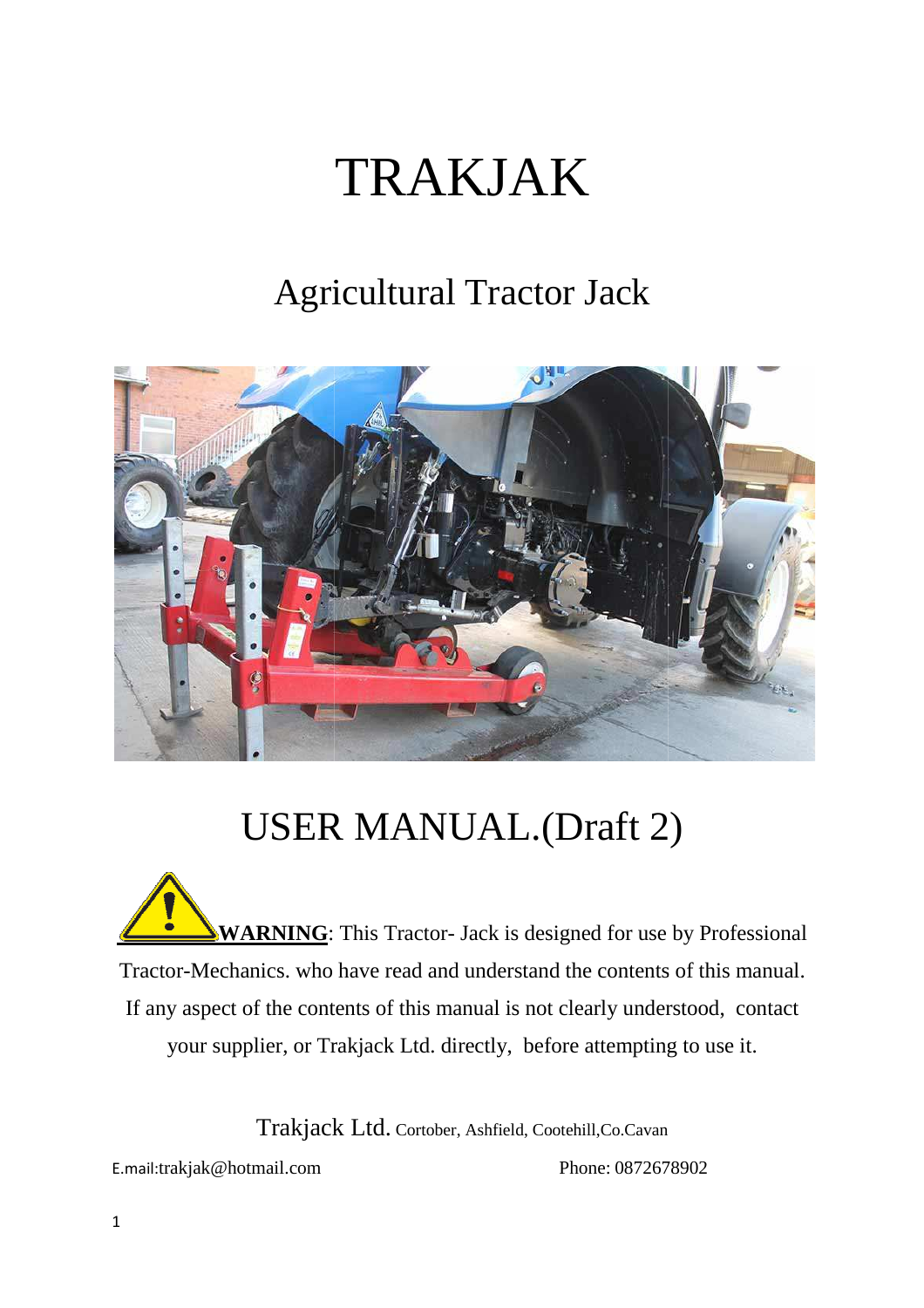#### Contents:

| 1. Customer Responsibility.              | Page 2 |
|------------------------------------------|--------|
| 2. Accessories                           |        |
| 3. Explanation of labels.                | Page 2 |
| 4. Safety.                               | Page 2 |
| 5. Specifications.                       | Page 2 |
| 6. Operation.                            | Page 3 |
| a. Introduction                          |        |
| b. Lifting Bar                           |        |
| c. Using the jack                        |        |
| d. Adjusting the lifting bar and sleeves |        |
| e. Moving the tractor.                   |        |
| f. Rear-linkage withdrawal security Kit. |        |
| 7. Maintenance/Cleaning.                 | Page 6 |
| 8. Warranty.                             | Page 6 |
| 9. Certified user - sign sheet.          | Page 7 |
| 10. EC Declaration of Conformity. Page 8 |        |

#### **1. Customer Responsibility**

The Customer/Owner of this equipment is The Customer/Owner of this equipmer<br>responsible for ensuring that all users:

- a. Are appropriately qualified,
- b. Have read and understand this manual.
- c. Have signed the Certified User List

#### **2. Accessories**

a. The 'rear- linkage-withdrawal' security kit allows detachment of the rear-linkage arms when the jack is in position.

b. The 'sleeve-adjustment-pole' is provided to avoid hands /arms entering a danger zone.

#### **3. Explaination of Labels**

#### **a. Main lable**.

- Max Load: 12 Tonnes
- Net Weight: 350 kg
- Serial No:



**Implies that the product complies with all relevent EU Safety Standards**

#### **b. Warning labels.**

Warning labels identify zones of high risk of entrappment in the product.



#### **4. Safety**

a. Never use the jack on a suface the is not dry,

flat and level!

b. Always wear:

- Safety shoes,
- Safety gloves,
- Safety glasses

#### c. If driving, it is essential to avoid :

- Uneven ground
- Sharp turns
- *<u>Speeds above 3mph/5kmh</u>*

#### **5. Specifications:**

Maximum Load: 12 tons

Weight:



#### Dimensions:

.

Shipping:  $L \times W \times H$  cm.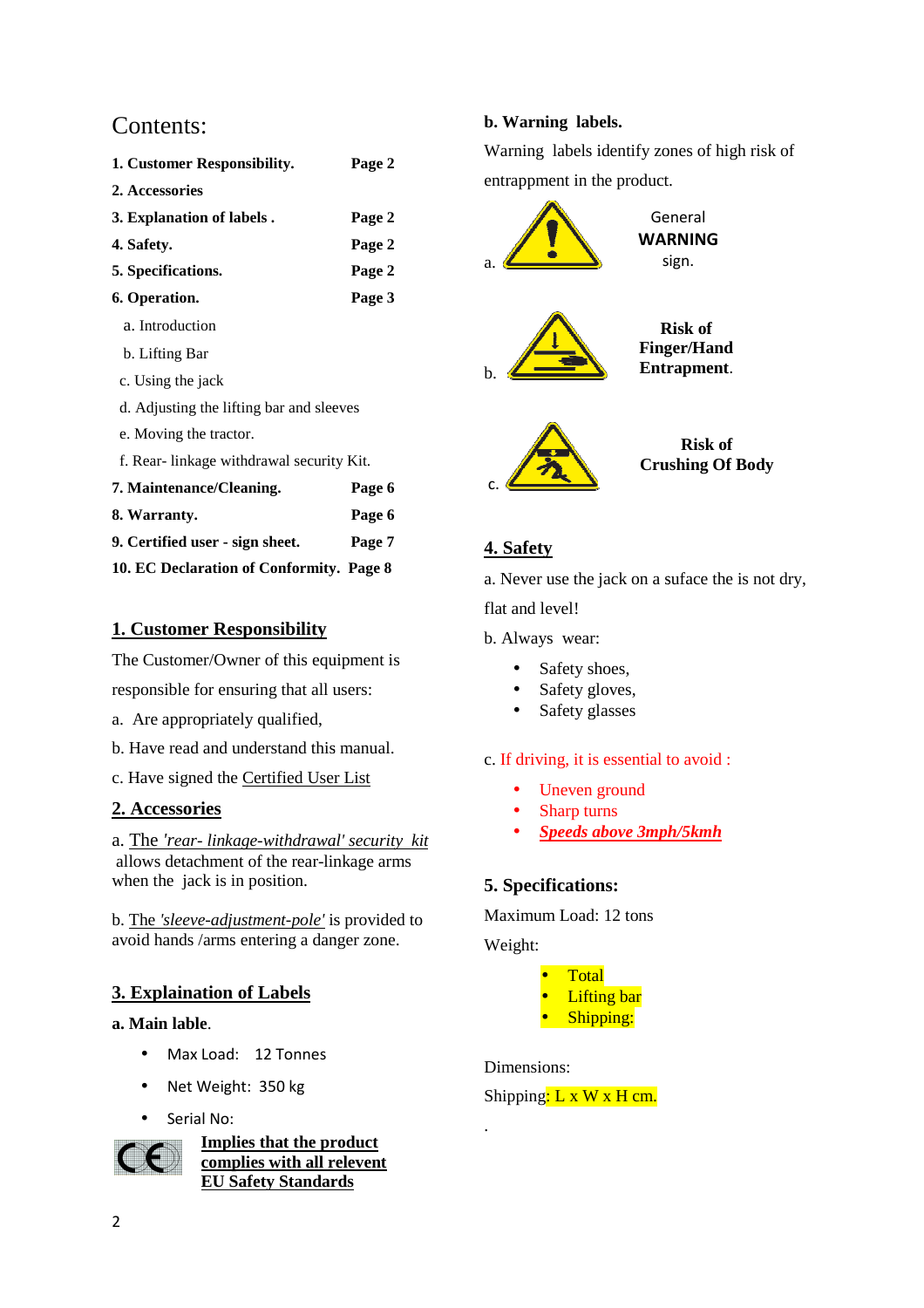#### **6. Operation.**

#### **a. Introduction**

The 'Trakjak' is a novel, patented tool, designed to raise tractors from the ground, using the tractor's own rear- linkage arms, and facilitating removal of the rear wheels. Trakjak is certified to a 12-tonne lifting capacity.



Trakjak's frame has two solid rubber wheels at the front, and two lower- link fixing brackets with removable anchor pins, at the rear of the frame, to secure the tractor's linkage arms.



Two adjustable support stands at the rear secure the jack when it is in its raised position.

#### **b. Lifting bar.**

The lifting bar, which carries the tractors weight, can be placed in either of two positions, to facilitate the dimensions of the tractor being lifted.



bushings, that can rotate on the bar, and can be slid along the bar to spread the tractors weight .

#### **c. Using the Jack.**

**WARNINGS:**

*a. Place jack on a flat, clean clean, level surface! b. Fit an oscillation stops before use!*



Remove the anchor pins from the lower-link fixing brackets.



The tractor is reversed over the jack, and the height of the linkage arms adjusted until they slide into the lower- link fixing bracket.



**WARNING** . *Replace and secure the anchor pins pins!*

**WARNING. Risk of Finger/Hand Entrapment Entrapment!**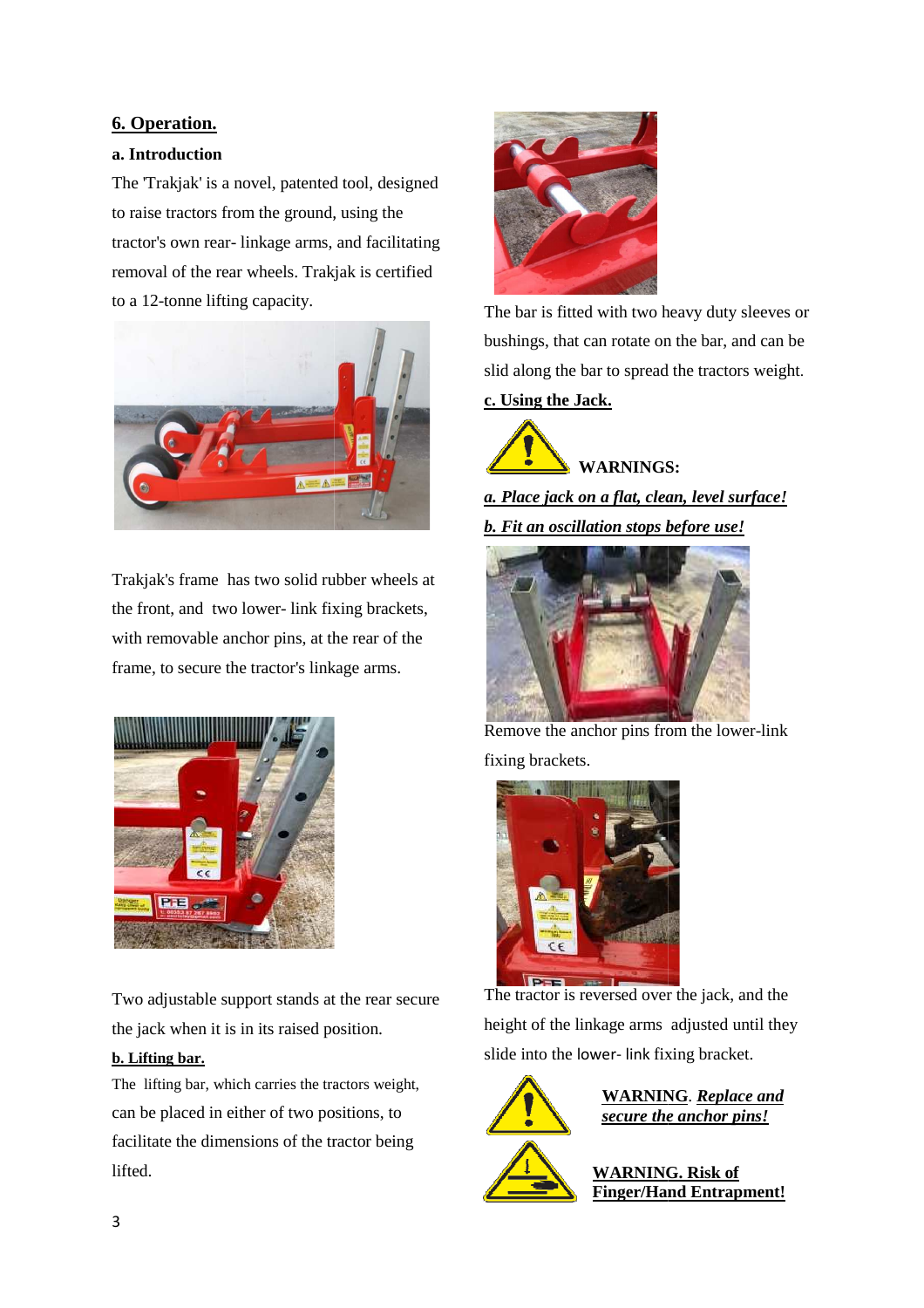

#### **d. Adjusting the lifting bar and sleeves sleeves.**

The rear-linkage is then raised slowly until the lifting-bar's sleeves are close to the underside of the chassis.



The lifting bar position can be changed, and the sleeves can be slid inwards or outwards to suit different tractor designs.





**WARNING.** Use the pole **provided to ad djust the sleeve positions.** 

When the positioning is satisfactory, the rear linkage is operated, lifting the rear end of the frame from the ground. The Trakjak's front wheels remain in the ground, and as the lift arms are raised, the entire frame pivots,

and raising the rear of the tractor off the ground pushing the front wheels of the Trakjak down<br>and raising the rear of the tractor off the groun<br>When the rear wheels are sufficiently off-the-

ground, th lifting action is stopped.

.



The two support stands at the rear are lowered to the ground, and secured in the most suitable fixed position.

With the adjustable support stands in the fixed position, secured in place by their fixing pins, the linkage arms are slowly lowered to settle on the support stands, taking the weight off the arms. This secures the jack when the wheels are being removed/refitted. e suppered in possessed<br>ns are s<br>stands<br>ecures

The system and tractor are very stable, even with the tractor's rear wheels raised completely off the ground. The tractor's wheels can now be removed safely.

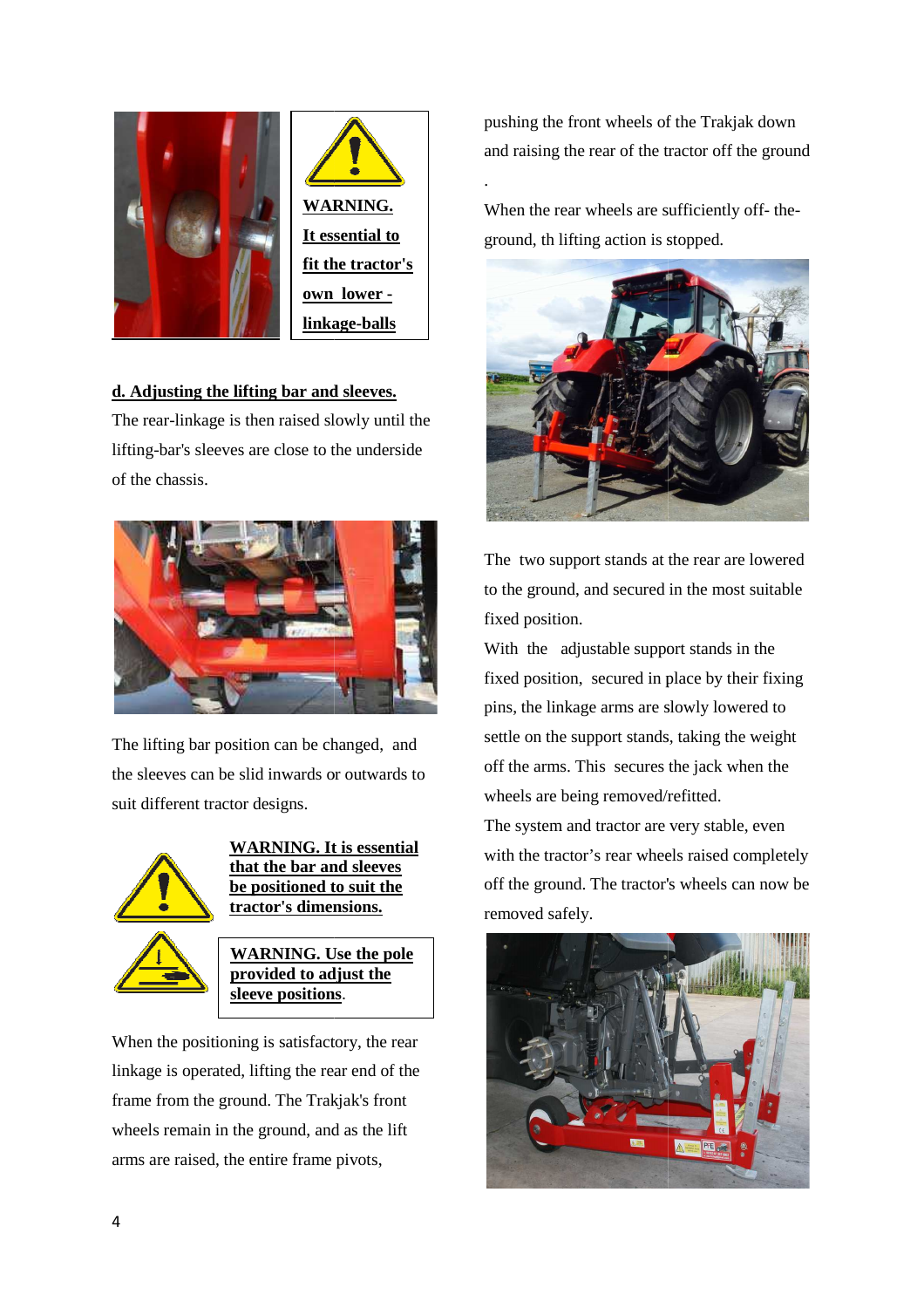

**WARNING. N Never work underneath th he tractor without the rear-supportstands being s secured in position**.

Part A, The hitchcouple



and

#### **e. Moving the tractor.**

For a four-wheel-drive tractor, with the rear wheels off, and the support stands raised, the combination can be driven, *very slowly, for short distances, over a firm, level surface surface.*



**WARNING. Driving speed must be less than 3mph/5kmh**



#### **f. Rear- linkage-withdrawal security kit.**

If, for any reason*, in the static position,* it becomes necessary to take away the rearlinkage, the kit supplied with the Trakjak contains adjustable attachments to secure the support stands from the tractors tow-hitch. The kit consists of three pieces:

Part B, Two off adjustable length, top links,





A*fter the support stands are*  **place before using the kit.WARNING. The support stands must be securely in** 



The hitch-couple, (Part A) attaches to the The hitch-couple, (Part A) attaches to the<br>tractors tow-hitch. The two top-links (which are adjustable in length) connects between the hitch-couple, and the most appropriate spare opening in the rear support stands .

.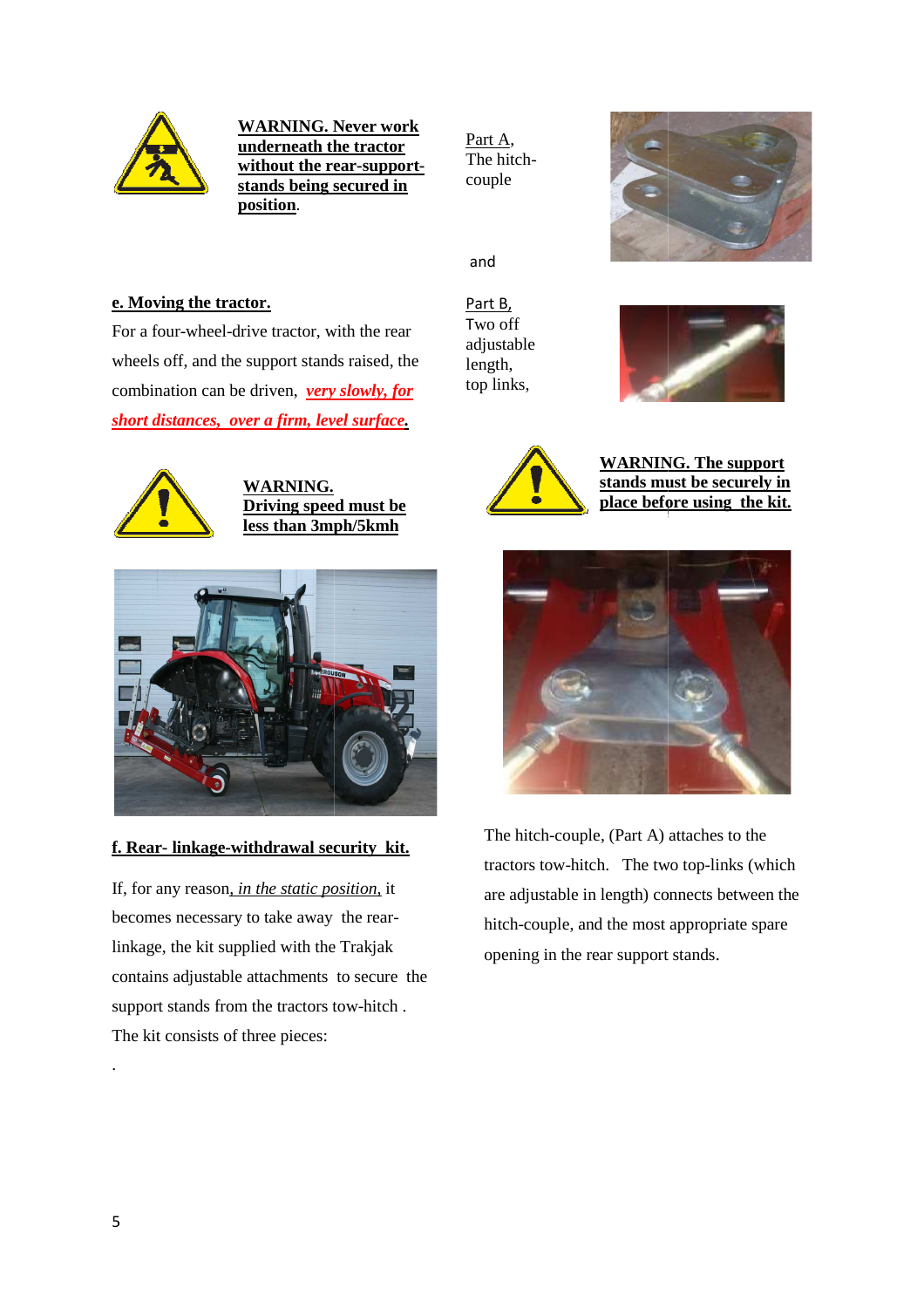The top-links are then adjusted in length to secure the connection.



When the connections are secure, the anchor pins can be withdrawn from the fixing brackets . The linkage arms can now be raised from the lower-link fixing brackets.

#### **7. Maintainance and Cleaning. .**

It is important to regularly:

: a. This product is guaranteed for use against manufacturing faults for a period of 12 months from the date of purchase.

a. Clean the jack with a dry cloth.

b. Oil/grease unpaainted surfaces and fittings c. Check the jack's wheels and lifting bar for

damage.



**WARNNG. Regularly check that the sleeves/bushings slide on the bar, and if not not, replace them immediatly** !!

#### **8.Warranty.**



**WARNING. Purchase of the product implies acceptance of the following conditions of the warranty warranty:**

a. This product is guaranteed for use against manufacturing faults for a period of 12 months from the date of purchase.

b. Normal wear and tear is not covered under the guarantee.

c. The guarantee becomes invalid if the product has been misused or subject to neglect or an attempted repair by other than by our own service department.

Note: This guarantee does not affect your **statutory rights.**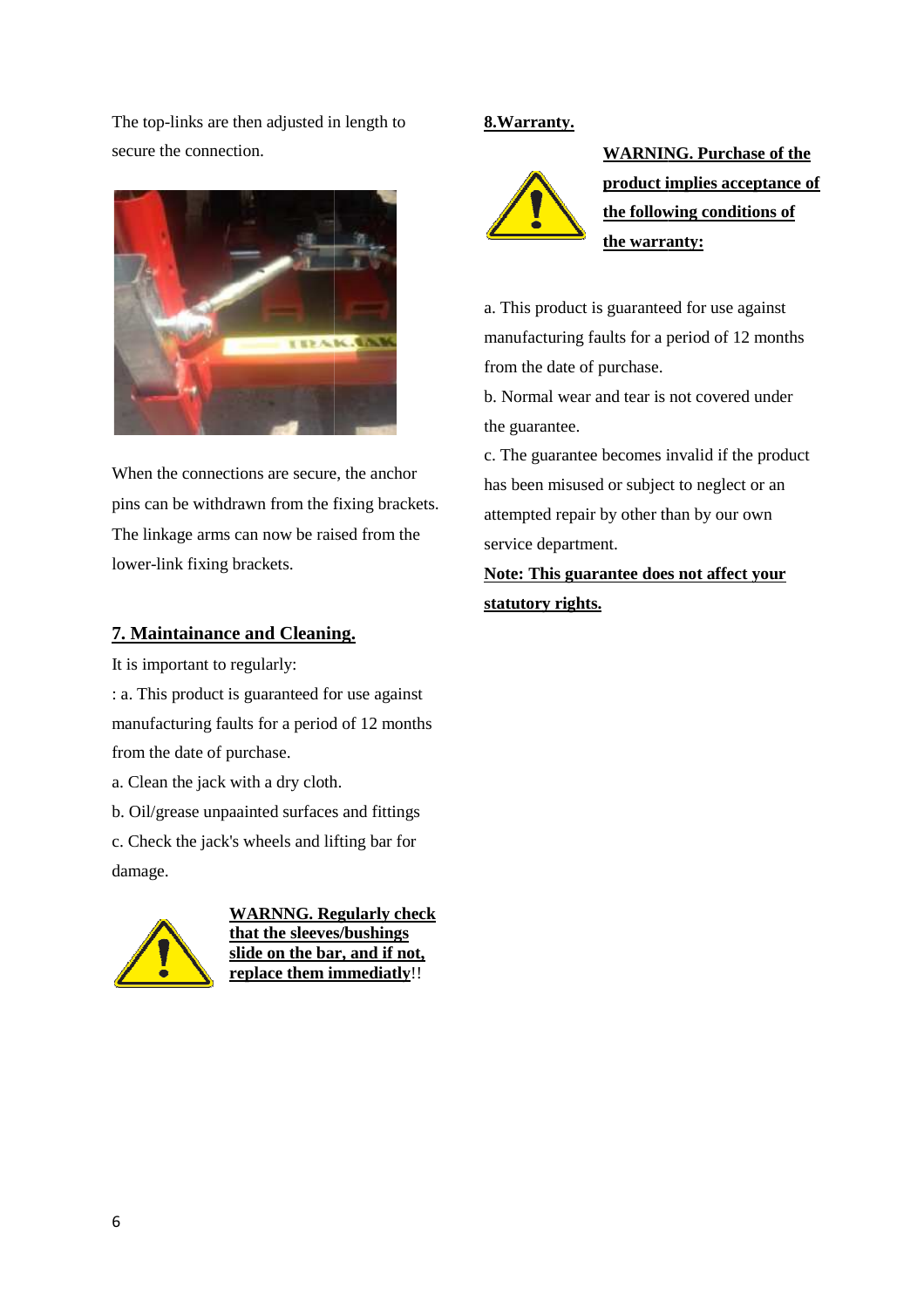#### **9. Certified- User List:**

The following users have read and undestood fully the USER MANUAL for TRAKJAK!

| <b>Name</b> | <b>Date</b> | User signature | <b>Customer / Owner</b><br><b>Signature</b> |
|-------------|-------------|----------------|---------------------------------------------|
|             |             |                |                                             |
|             |             |                |                                             |
|             |             |                |                                             |
|             |             |                |                                             |
|             |             |                |                                             |
|             |             |                |                                             |
|             |             |                |                                             |
|             |             |                |                                             |
|             |             |                |                                             |
|             |             |                |                                             |
|             |             |                |                                             |

Į **WARNING**: This Tractor- Jack is designed for use by Professional Tractor-Mechanics. who have read and understand the contents of this manual. or-Mechanics. who have read and understand the contents of this ma<br>y aspect of the contents of this manual is not clearly understood, co<br>your supplier, or Trakjack Ltd. directly, before attempting to use it. If any aspect of the contents of this manual is not clearly understood, contact